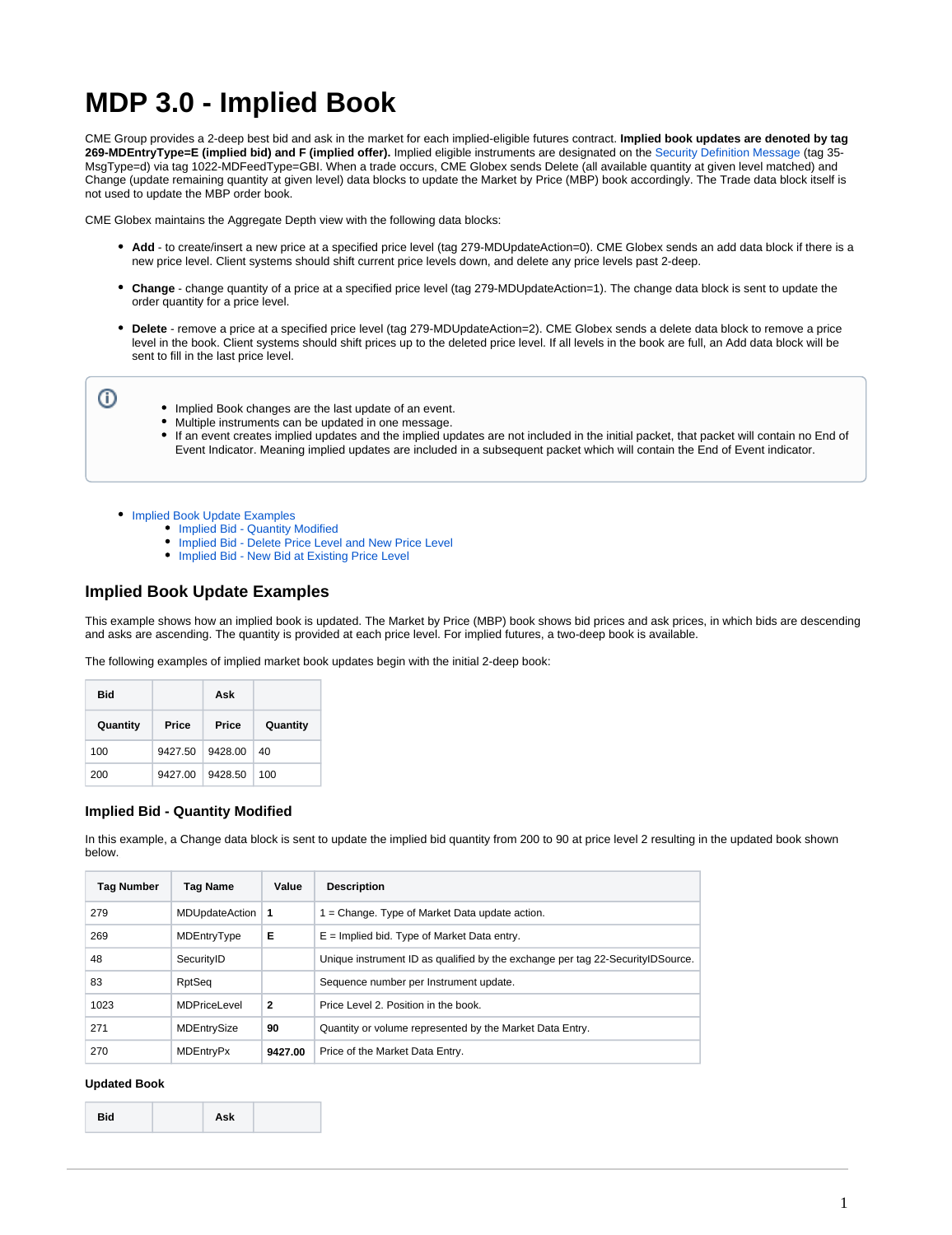| Quantity | Price           | Price | Quantity    |
|----------|-----------------|-------|-------------|
| 100      | 9427.50 9428.00 |       | $\vert$ 40  |
| 90       | 9427.00 9428.50 |       | $\vert$ 100 |

# <span id="page-1-0"></span>**Implied Bid - Delete Price Level and New Price Level**

This example shows a scenario in which a single Bid providing the total quantity at the given price level is canceled. Resulting market data includes a Delete instruction to remove the price level, and a New update to populate the price level with the subsequent best price and quantity.

## **Delete**

| Tag Number | Tag Name            | Value   | <b>Description</b>                                                               |
|------------|---------------------|---------|----------------------------------------------------------------------------------|
| 279        | MDUpdateAction      | 2       | $2$ = Delete. Type of Market Data update action.                                 |
| 269        | MDEntryType         | Е       | $E =$ Implied bid. Type of Market Data entry.                                    |
| 48         | SecurityID          |         | Unique instrument ID as qualified by the exchange per tag 22-Security ID Source. |
| 83         | RptSeq              |         | Sequence number per Instrument update.                                           |
| 1023       | <b>MDPriceLevel</b> | 1       | Price Level 1. Position in the book.                                             |
| 271        | MDEntrySize         | 100     | Quantity or volume represented by the Market Data Entry.                         |
| 270        | <b>MDEntryPx</b>    | 9427.50 | Price of the Market Data Entry.                                                  |

#### **New**

| Tag Number | Tag Name            | Value          | <b>Description</b>                                                               |
|------------|---------------------|----------------|----------------------------------------------------------------------------------|
| 279        | MDUpdateAction      | 0              | $0 =$ New. Type of Market Data update action.                                    |
| 269        | MDEntryType         | Е              | $E =$ Implied Bid. Type of Market Data entry.                                    |
| 48         | SecurityID          |                | Unique instrument ID as qualified by the exchange per tag 22-Security ID Source. |
| 83         | RptSeq              |                | Sequence number per Instrument update.                                           |
| 1023       | <b>MDPriceLevel</b> | $\overline{2}$ | Price Level 2. Position in the book.                                             |
| 271        | MDEntrySize         | 80             | Quantity or volume represented by the Market Data Entry.                         |
| 270        | <b>MDEntryPx</b>    | 9426.50        | Price of the Market Data Entry.                                                  |

### **Updated Book**

| Bid      |         | Ask     |          |
|----------|---------|---------|----------|
| Quantity | Price   | Price   | Quantity |
| 90       | 9427.00 | 9428.00 | 40       |
| 80       | 9426.50 | 9428.50 | 100      |

# <span id="page-1-1"></span>**Implied Bid - New Bid at Existing Price Level**

When a new order Bid is entered in the book at an existing price level, a Change data block is sent to update the implied bid quantity from 90 to 93 at price level 1, resulting in the updated book shown below.

## **Change**

| <b>Tag Number</b> | <b>Tag Name</b> | Value   | <b>Description</b>                                                               |
|-------------------|-----------------|---------|----------------------------------------------------------------------------------|
| 279               | MDUpdateAction  | -1      | $1 =$ Change. Type of Market Data update action.                                 |
| 269               | MDEntryType     | Е       | $E =$ Implied Bid. Type of Market Data entry.                                    |
| 48                | SecurityID      |         | Unique instrument ID as qualified by the exchange per tag 22-Security ID Source. |
| 83                | RptSeq          |         | Sequence number per Instrument update.                                           |
| 1023              | MDPriceLevel    | 1       | Price Level 1. Position in the book.                                             |
| 271               | MDEntrySize     | 93      | Quantity or volume represented by the Market Data Entry.                         |
| 270               | MDEntryPx       | 9427.00 | Price of the Market Data Entry                                                   |